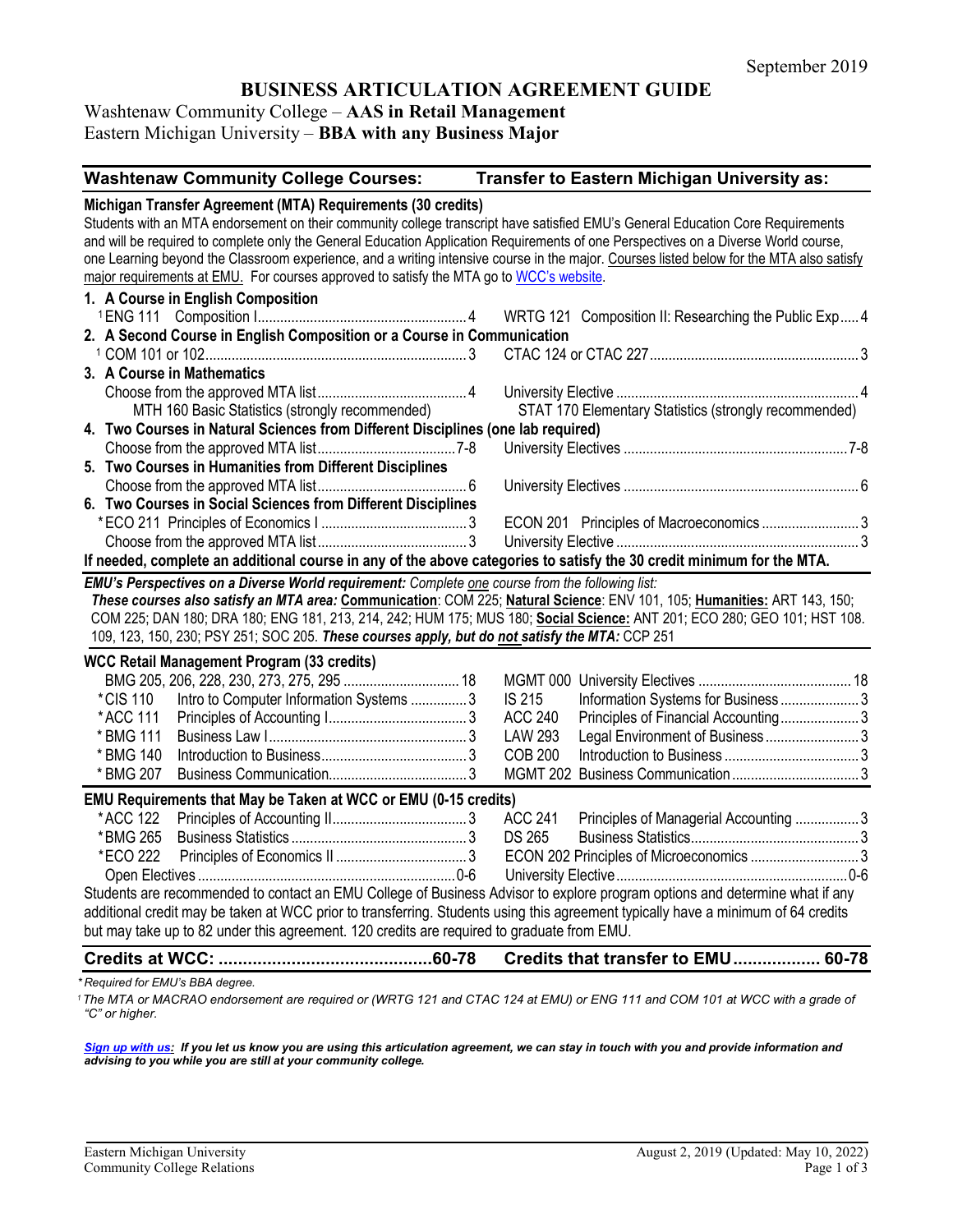## **BUSINESS ARTICULATION AGREEMENT GUIDE**

Washtenaw Community College – **AAS in Retail Management** Eastern Michigan University – **BBA with any Business Major**

#### **Completion of EMU's BBA Program**

| $(39-48 \text{ credits})$ |
|---------------------------|
|                           |

#### **Business Core (15 credits)**

| MGMT 386 Organizational Behavior & Theory3         |  |
|----------------------------------------------------|--|
| OM 374 Introduction to Production/Operations Mgmt3 |  |
|                                                    |  |

#### **Discipline Requirements (24-33 credits)**

Students may complete discipline requirements in any of the following areas:

accounting, accounting information systems , computer information systems, economics, entrepreneurship, general business, marketing, management, finance, supply chain management

**Note:** Each student must complete a writing intensive course as part of the major. Consult your advisor for course options.

#### **LBC Requirement**

One Learning beyond the Classroom (LBC) course or noncredit experience must be completed at EMU. Consult College of Business advisor for options.

| <b>University Electives</b> | $(3-21$ credits) |
|-----------------------------|------------------|
|                             |                  |

Complete enough additional electives to bring the credits at EMU to 42 credits and the total credits for the program to 120 credits.

| Minimum Credits at EMU: 42-60 |  |
|-------------------------------|--|
|                               |  |
|                               |  |

#### **Sample Sequence for completing the program:**

*Students following this agreement have the option of selecting any of the following disciplines to complete the BBA: accounting, computer information systems, economics, entrepreneurship, general business, marketing, management, finance, or supply chain management. The recommended course sequence for each discipline can be obtained from the COB Advising Center.* 

| <b>First Semester</b>                          | 12-15 credits |
|------------------------------------------------|---------------|
|                                                |               |
|                                                |               |
|                                                |               |
| <b>12-15 credits</b><br><b>Second Semester</b> |               |
|                                                |               |
|                                                |               |
|                                                |               |
| <b>Third Semester</b>                          | 12-15 credits |
|                                                |               |
|                                                |               |
| <b>Fourth Sampstor</b>                         | 6-15 cradite  |

| <b>Fourth Semester</b> | 6-15 credits |
|------------------------|--------------|
|                        |              |

*\*The minimum credits required to graduate is 120 but the total will vary depending on the business discipline completed at EMU and the*  program completed at WCC. If enough credits are not transferred, additional credits will need to be completed at EMU to satisfy the minimum *required for graduation.*